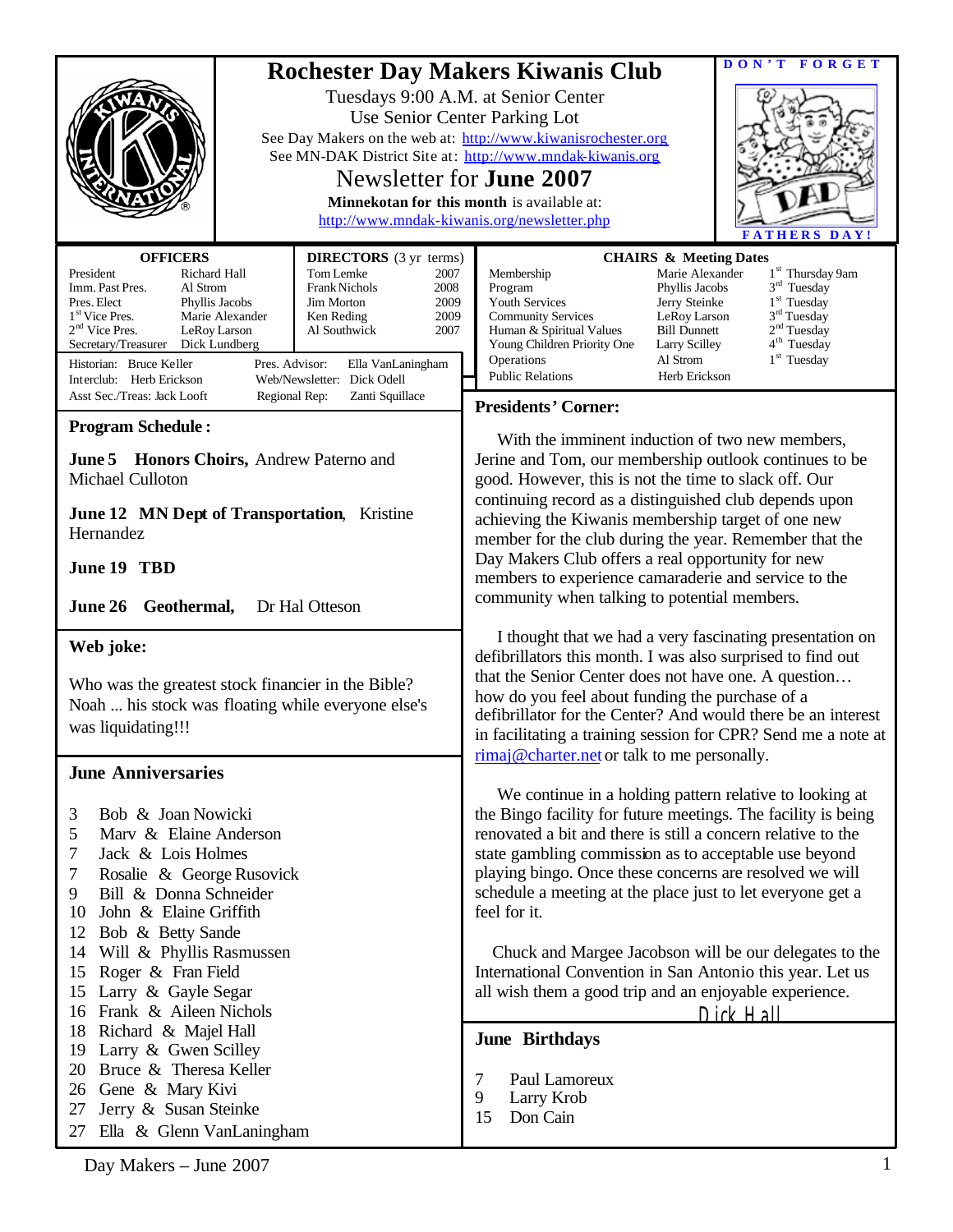### **Secretary/Treasurers Report - May'07**

| <b>Bank Balance 04/30/07:</b>  | \$16,341.90         |
|--------------------------------|---------------------|
| <b>Administrative Account:</b> | \$12,100.40         |
| Service Account:               | \$2,704.42          |
| Hockey/YCPO:                   | \$1,294.60          |
| <b>Bike Repair:</b>            | $\frac{\$}{242.48}$ |

**Day Makers on leave:** Judy Lien, Marlys McCoy

**March Service Hour Statistics:** 919 hours by 53 members, 65% Participation.

## **May 8th, 2007 Board Meeting Highlights:**

Push on membership. Stuart Ross presentation was helpful; Tom Carlson is a strong candidate.

The bingo site was visited by a few board members. The advantages to moving our meetings to this site would be: ample parking and storage for our stuff. Disadvantages would be: a long narrow room, no AV equipment or lectern, no windows, not a central location. There is also an issue with the state gaming board with alternate uses of the building. Jeannine Richter will keep us up-to-date on the status of this issue.

President Dick Hall asked if our club needs a Operations Manual. The board members were asked to think about it. It will be brought up at a future board meeting.

At this date we have two members planning to attend the District Convention. The secretary was asked to send an e-mail to members to find out if anyone else is planning to attend.

# **COMMITTEE REPORTS**

**Membership-** No meeting this month

**Program-** Programs are booked through May and part of June

**Operations**- The board was asked if we should do the Wendy's fundraiser again. The board approved repeating the Wendy's fundraiser once per quarter.

**Community Service-** Copies of activities has been distributed to committee members, and the review is going well.

**Human & Spiritual Values-** Invocations are scheduled through July.

**YCPO-** Fun night was a success with 997 children attending. Our club provided \$200 for Family Fun Night and \$200 for the car seat program. The next event will be the parent/child fair at Rochester Fest.

**Youth Services-** The board approved a proposal documenting the clubs support of the Family Support Program (Adopted Family) which was presented by Bill Schneider and Pat Horlocker.

**Key Club-** Libby Payne, our scholarship winner from last year, will be at our club meeting on May 22 to speak about her college experience.

Richard Lundberg, Secretary/Treasurer

# **Flag Day, June 14th:**

Resolved, that the Flag of the thirteen United States shall be thirteen stripes, alternate red and white; that the Union be thirteen stars, white on a blue field, representing a new constellation. **June 14, 1777**, in *Journals of the Continental Congress*. **A Century of Lawmaking for a New Nation, 1774-1875**

#### **Benefit Recital For The Kids Against hunger Food Relief Campaign:**

June 8, 2007 7:30PM, Elias Halling Recital Hall, Mankato

 This is an opportunity for all Kiwanians, in the Minnesota-Dakotas District, to enjoy an evening of fantastic music performed by two very, very talented musicians and also take part in helping the Kiwanis Diversity Club of Mankato, MN. raise funds to continue their work with the "Kids Against Hunger" (tm) International Food Relief campaign that helps feed children and families all around the world!!!! Mr. David Ross, son of Stewart Ross and Liz Lawrence-Ross, played the flute for all the Kiwanians, spouses, and guests at the 2006 Minnesota-Dakotas District Convention in St. Cloud, MN. Mr. David Ross showed everyone once again that he is an extremely talented musician as is Mr. Nathan Knutson!

 Won't you join this most important effort so these fine Kiwanians can continue to help the children and their families keep from starving? We look forward to seeing as many Kiwanians, spouses and guests as possible attending this very worthwhile event!

 If you have any questions, please contact our Minnesota-Dakotas District Immediate Past Governor, Mr. Stewart Ross, via e-mail at: stewart.ross@mnsu.edu or via telephone at his business number of 507-389-1098, home number of 507-345-5180 or his cell phone number of 507- 381-7515. **Ticket Prices are** : \$10.00 donation, Adults; \$ 5.00 donation, children.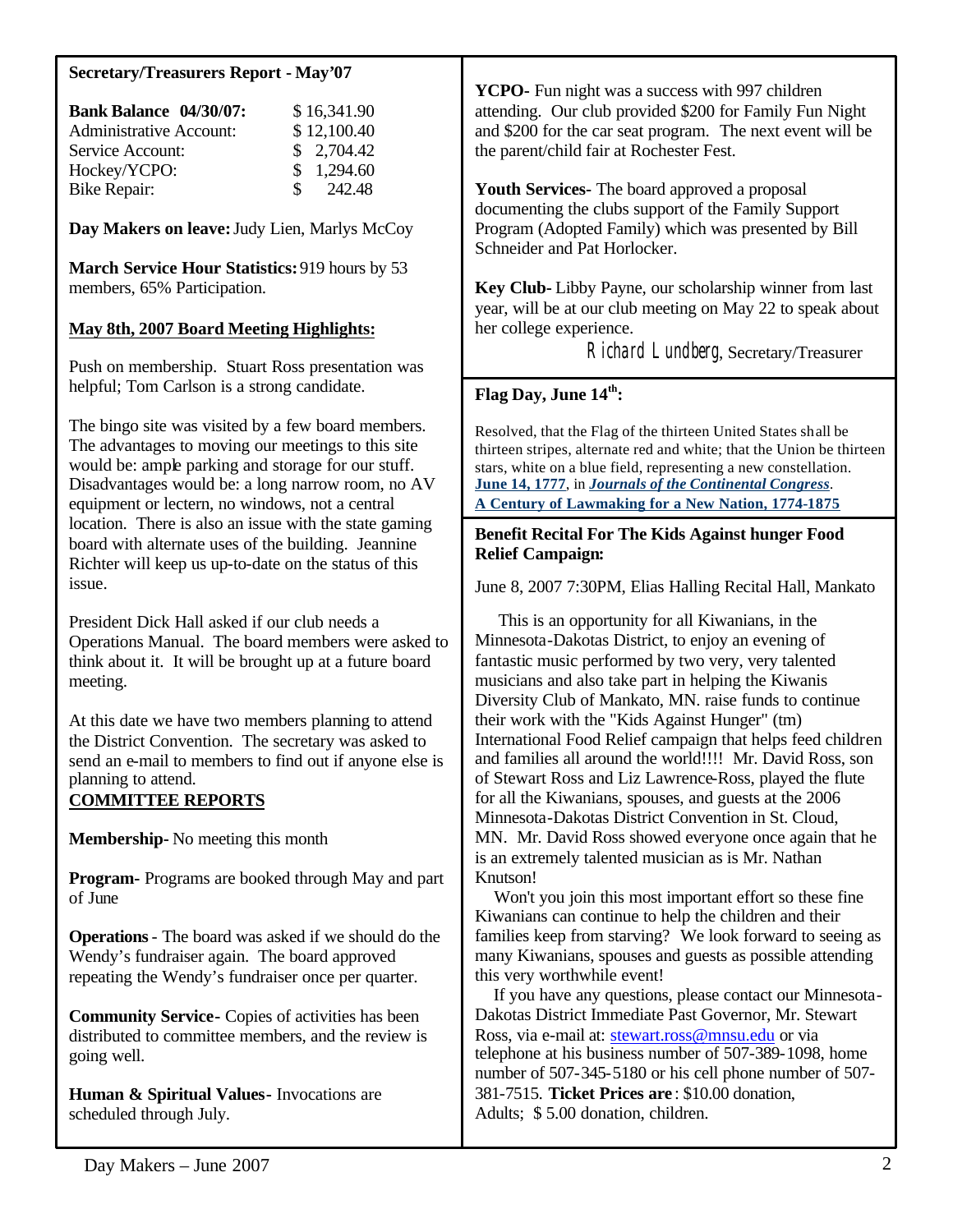Did you ever wonder?: (from the web)

Can you cry under water?

How important does a person have to be before they are considered assassinated instead of just murdered?

Why do you have to "put your two cents in".. but it's only a "penny for your thoughts"? Where's that extra penny going to?

Once you're in heaven, do you get stuck wearing the clothes you were buried in for eternity

Why does a round pizza come in a square box?

What disease did cured ham actually have?

How is it that we put man on the moon before we figured out it would be a good idea to put wheels on luggage?

Why is it that people say they "slept like a baby" when babies wake up like every two hours?

If a deaf person has to go to court, is it still called a hearing?

Why are you IN a movie, but you're ON TV?

Why do people pay to go up tall buildings and then put money in binoculars to look at things on the ground?

Why do toasters always have a setting that burns the toast to a horrible crisp, which no decent human being would eat?

If Jimmy cracks corn and no one cares, why is there a stupid song about him

If the professor on Gilligan's Island can make a radio out of a coconut, why can't he fix a hole in a boat?

**Father's Day:**

June  $17^{\text{th}}$ , 2007

Day Makers Making a Difference:

Larry Scilley gives Day Makers Club check to YCPO director.



Century Key Club:

This month LeRoy Larson introduced Libby Payne, 2005- 06 President of the Century HS Key Club as she made a guest appearance at our Kiwanis meeting on May  $22<sup>nd</sup>$ .



Libby was the recipient of the Kiwanis Scholarship from the Sunrisers and did a terrific job leading the Key Club last year. She is majoring in marketing and management at Drake University in Des Moines, Iowa.